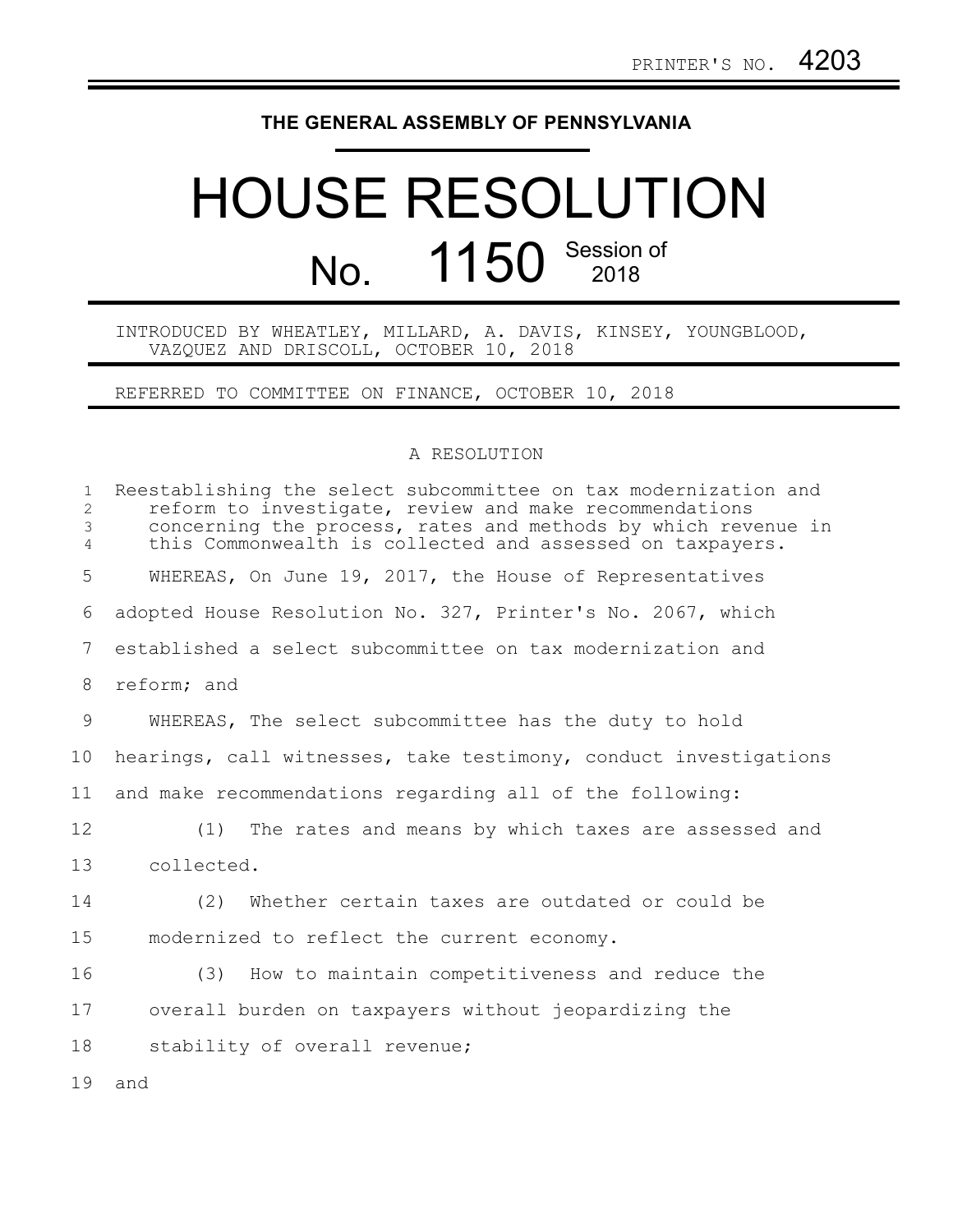WHEREAS, The select subcommittee is tasked with developing recommendations for all of the following purposes: (1) Encouraging equitable and fair tax policy. (2) Providing certainty and uniformity for taxpayers. (3) Facilitating cost-effective and economic tax collection practices. (4) Promoting transparency and simplicity to aid taxpayer understanding of this Commonwealth's tax policies; and WHEREAS, The select subcommittee is responsible for reviewing other states' best practices and methods for levying and collecting various taxes; and WHEREAS, The select subcommittee is committed to continuing its work to investigate, review and make findings and recommendations on the collection of revenue in this Commonwealth; and WHEREAS, The select subcommittee must submit a report of its findings together with its recommendations for appropriate legislation or other action to the Finance Committee of the House of Representatives and to the House of Representatives no later than November 30, 2018; therefore be it RESOLVED, That the Finance Committee of the House of Representatives be authorized and directed to reestablish the select subcommittee on tax modernization and reform to do the following: (1) Investigate, review and make findings and recommendations regarding: (i) the rates and means by which taxes are assessed and collected; (ii) whether certain taxes are outdated or could be 20180HR1150PN4203 - 2 -2 3 4 5 6 7 8 9 10 11 12 13 14 15 16 17 18 19 20 21 22 23 24 25 26 27 28 29 30

1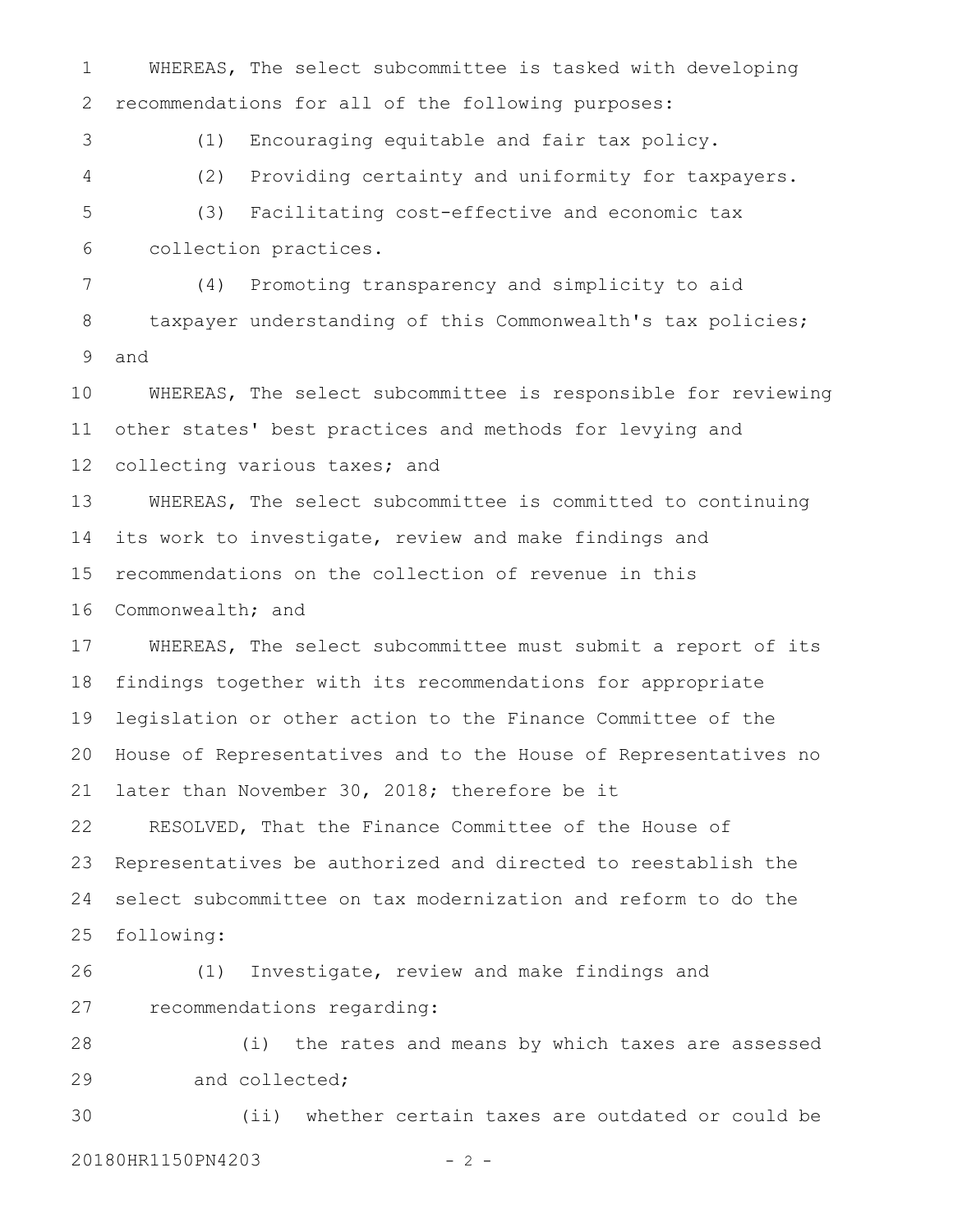modernized to reflect the current economy; and (iii) how to maintain competitiveness and reduce the overall burden on taxpayers without jeopardizing the stability of overall revenue. (2) Review other states' best practices and methods for levying and collecting various taxes. (3) Develop recommendations which: (i) encourage equitable and fair tax policy; (ii) provide certainty and uniformity for taxpayers; (iii) facilitate cost-effective and economic tax collection practices; and (iv) promote transparency and simplicity to aid 1 2 3 4 5 6 7 8 9 10 11 12

taxpayer understanding of this Commonwealth's tax policies; 13 14

and be it further 15

RESOLVED, That the select subcommittee consist of nine members of the Finance Committee of the House of Representatives, with five members appointed by the chairperson of the committee and four members appointed by the minority chairperson of the committee; and be it further RESOLVED, That the minority chairperson assign a ranking member of the minority party to serve as the point of contact for the select subcommittee; and be it further RESOLVED, That the chairperson and minority chairperson of the Finance Committee of the House of Representatives be ex officio members of the select subcommittee; and be it further RESOLVED, That the chairperson of the Finance Committee of the House of Representatives appoint the chairperson of the select subcommittee from among the members of the select subcommittee; and be it further 16 17 18 19 20 21 22 23 24 25 26 27 28 29 30

20180HR1150PN4203 - 3 -